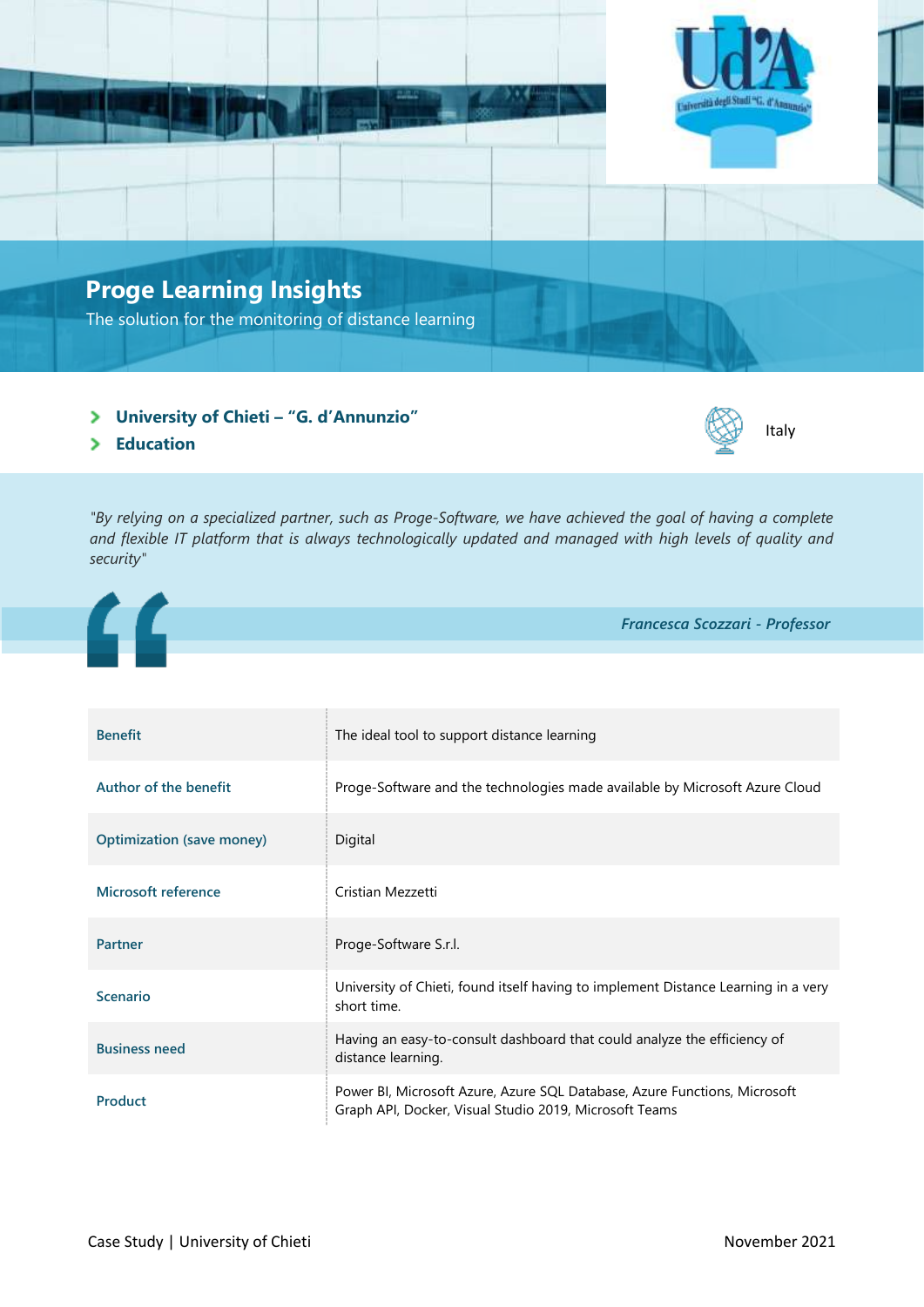

Proge Learning Insights is Proge-Software's solution designed to meet the University of Chieti's need to have a technological platform available to analyze the efficiency of distance learning by verifying the lessons held, the attendance frequency, the teachers involved and the lesson duration.





The "Gabriele d'Annunzio" University, abbreviated with the initials Ud'A, is an Italian state university, having its registered office in the city of Chieti and operating in the offices of Chieti and Pescara; the university is named thanks to the Abruzzese writer Gabriele D'Annunzio. To maintain the high standards of training, the technology managers have decided to use the Microsoft Teams platform as a collaboration tool to allow lessons to be continued through distance learning.



With the problems related to the Covid-19 pandemic, the University had to face many organizational pitfalls related to distance learning, but thanks to the use of Microsoft Teams it was possible to better organize the university meetings and courses held by the teachers. The Teams platform, however, does not allow for reporting of data relating to calls made after more than 30 days or the ability to analyze teaching activities to evaluate the efficiency of the lessons held.



## **APPROACH**

*(A description of how the project tried to meet the challenge)*

Proge-Software, thanks to the technologies made available by Microsoft Cloud, has created an architecture capable of storing such data and saving them within an Azure SQL Database. In this way, through direct integration with the Power BI Pro product, it was possible to create advanced reports that are easy to consult.





Proge Learning Insights allows the University of Chieti to historicize and monitor the progress of remote lessons on a daily basis. Through the advanced analytics Power BI dashboard it is possible to analyze information from Teams meetings integrated with those relating to study paths (teachers, lectures, etc.).